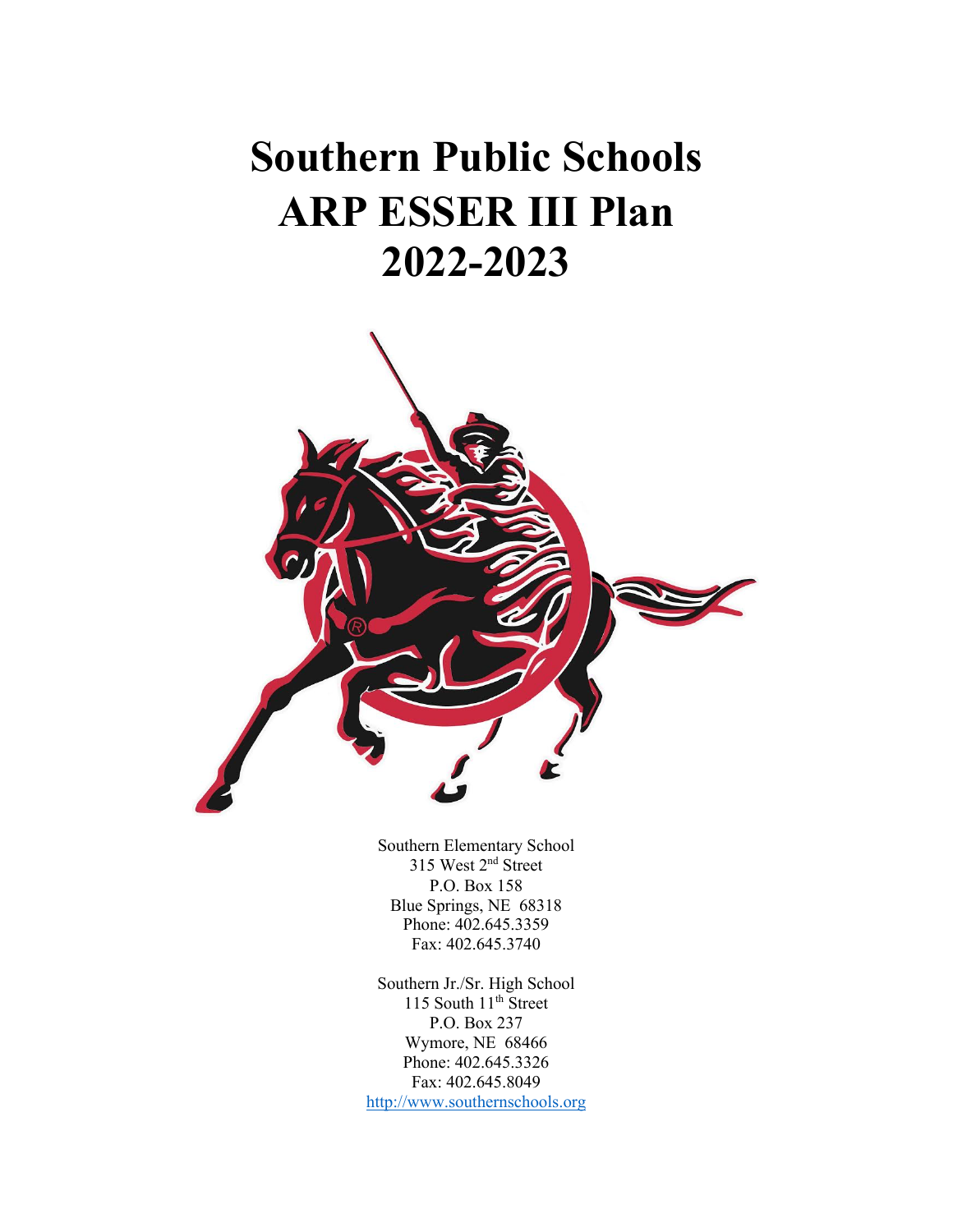## **TABLE OF CONTENTS**

| General Information (Pursuant to the Federal American Rescue Plan)3 |
|---------------------------------------------------------------------|
|                                                                     |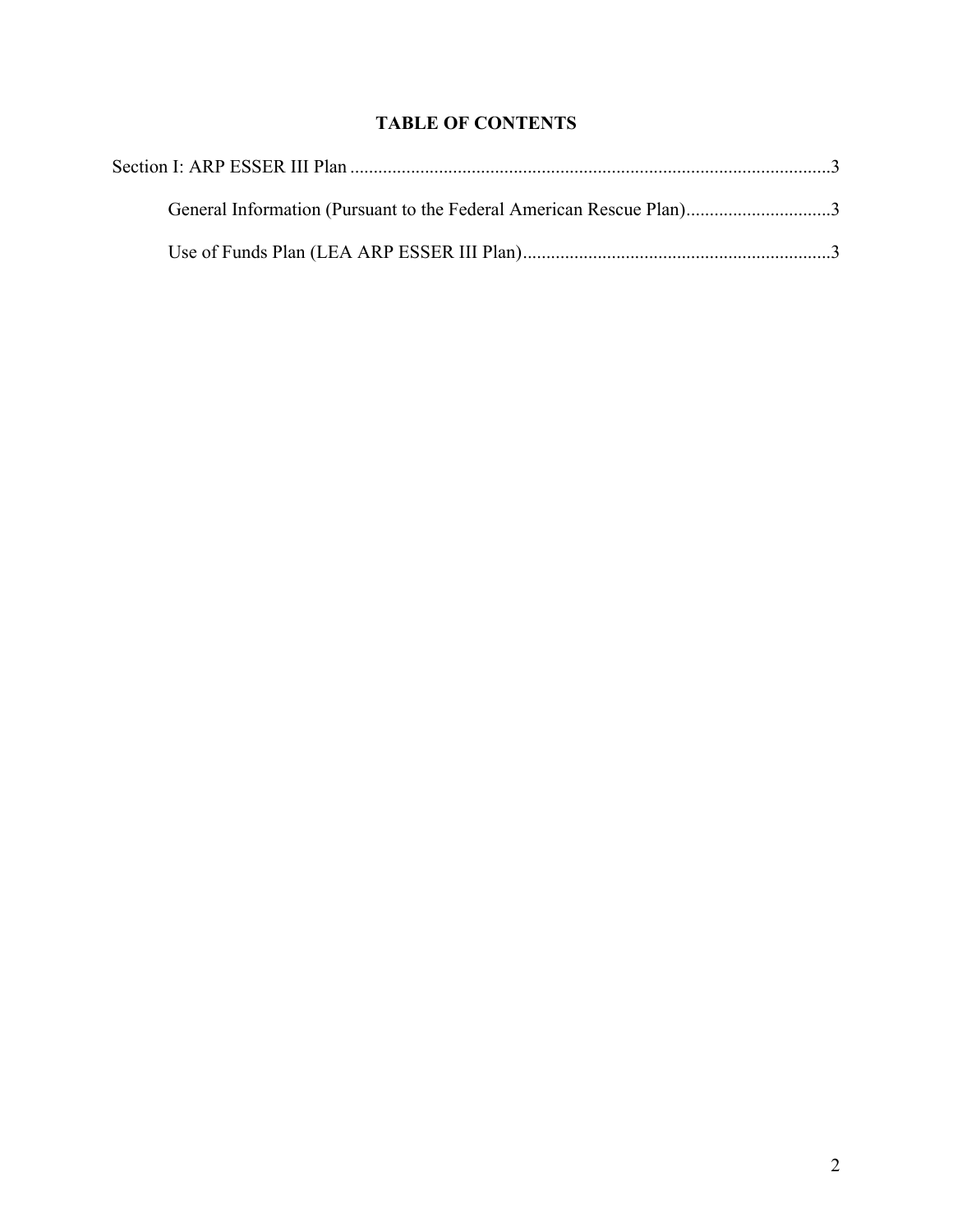## *Section I: ARP ESSER III Plan*

#### **General Information (Pursuant to the Federal American Rescue Plan)**

On March 11, 2021, President Biden signed the American Rescue Plan (ARP) Act of 2021, Public Law. The ARP Act includes nearly \$122 billion for the Elementary and Secondary School Emergency Relief (ESSER III) Fund that allows state and local education agencies (LEAs) to take additional steps for continued safe in-person instruction and to address unfinished teaching and learning to mitigate the COVID-19 pandemic. An LEA awarded ESSER III funds agrees to develop a plan to ensure transparency and accountability for use of the funds to address their students' academic, social, emotional, and mental health needs, in particular those students most impacted by the COVID-19 pandemic. An LEA receiving funds will be required to ensure transparency, accountability, and make publicly available on their website a plan for the use of funds. The plan must engage in stakeholder consultation and public comment and the plan must be submitted to the NDE within 90 days of receiving ESSER III funds.

### **Use of Funds Plan (LEA ARP ESSER III Plan)**

**1. How the funds will be used to implement prevention and mitigation strategies, consistent with the most recent CDC guidance, in order to continuously and safely open and operate schools for in-person learning?**

Southern School District 1 will be using a portion of our ARP ESSER III funds to address deferred maintenance projects in our buildings (Boiler & HVAC). The ARP ESSER III funds will be used to address (1) school facility repairs and improvements to enable operation of schools to reduce risk of virus transmission and exposure to environmental health hazards and support student health needs; and the ARP ESSER III funds will be used for (2) inspecting, testing, maintaining, repairing, replacing, and upgrading projects to improve the indoor air quality in school facilities, including HVAC systems, filtering, purification and other air cleaning, fans, control systems, and window and door repair and replacement.

**2. How the LEA will use the funds it reserves to address the academic impact of lost instructional time through the implementation of evidence-based interventions, such as summer learning or summer enrichment, extended day, comprehensive after school programs, or extended school year (consistent with the requirement of the ARP Act that each LEA reserve at least 20 percent of its ARP ESSER funds for that purpose)?**

The district will purchase high quality instructional materials in the areas of: English Language Arts Intervention curriculum (K-6), Science curriculum (9-12), Social Studies curriculum (K-12), and Spanish curriculum (7-12). Lastly, the district will purchase a PK-8 Social and Emotional Learning curriculum. All of the curriculums that the district plans to purchase will be used to address any forms of learning loss or the aftereffects of it.

#### **3. How the LEA will spend its remaining funds consistent with the ARP Act?**

The remaining ARP ESSER III funds will used to close the digital divide by purchasing new iPads/Laptops to sustain the district one-to-one initiative for all students in PK-12 at Southern School District 1. It will also ensure that if a COVID-19 outbreak were to occur in